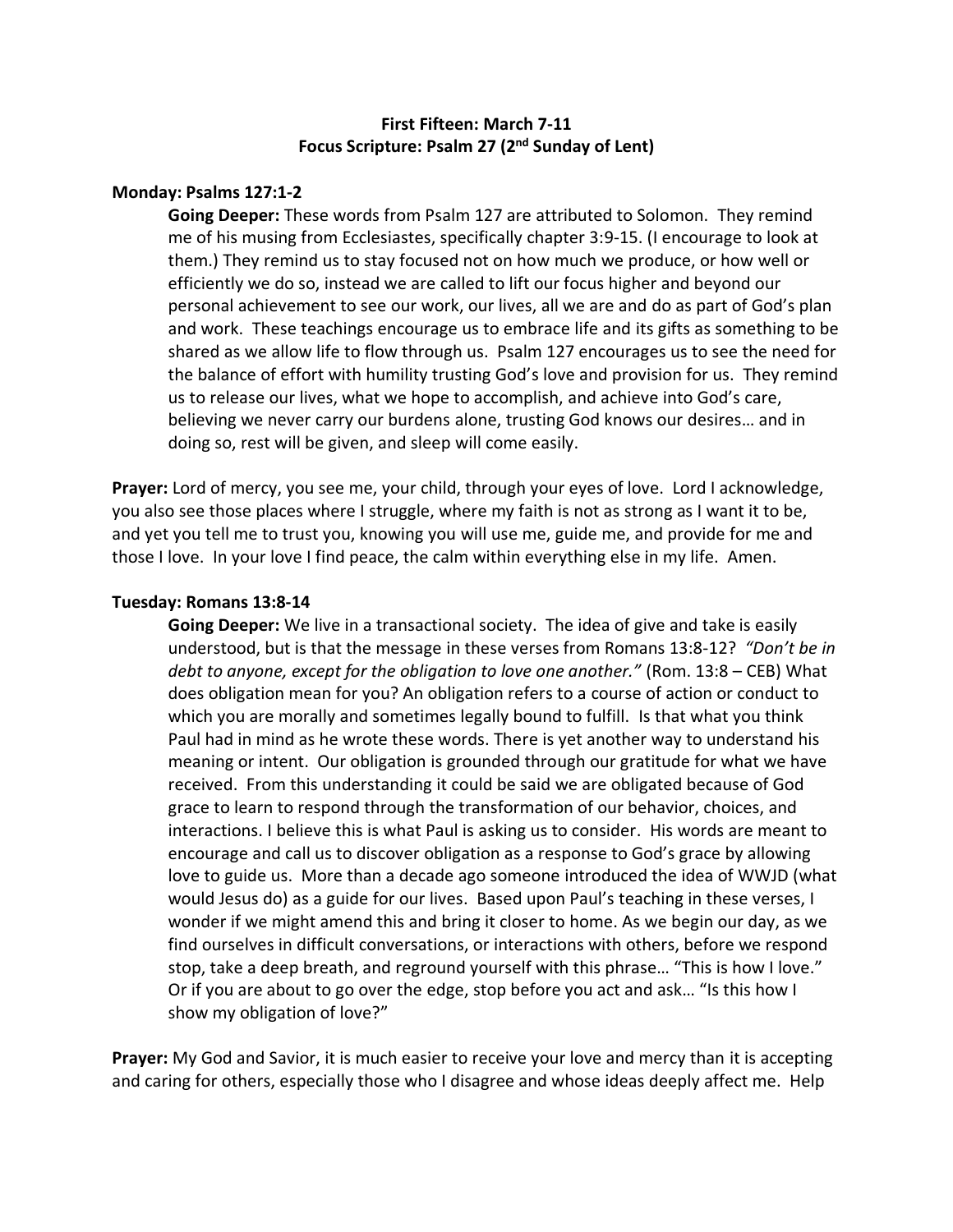me release my anger, or righteous indignation, or whatever it is that gets stirred up within me. Help me simply focus on your call to love others as you have loved and accepted me. Amen.

## **Wednesday: Luke 14:7-11**

**Going Deeper:** As first glance this teaching from Jesus sounds like a lesson on humility. *"All who lift themselves up will be brought low, and those who make themselves low will be lifted up."* (Luke 14:11 – CEB). We are told Jesus made this comment when he was gathered in table fellowship with other teachers, referred to as Pharisees, as he observed their behavior… *"Noticing how each guest had tried to elbow into the place of honor."* (Luke 14:7 – The Message) As I hear these words from Jesus, most especially as they are rendered in the Message I am reminded of numerous times I found myself maneuvering for a better position, most likely one where I would either have been in a better spot to be seen by others, or where I would be in the best position to both see and then report to others what was going on! As I have spent time with this teaching, I have begun to see Jesus' intent was not merely a call to humility, but a challenge to see myself without comparing myself to or with others. I believe Jesus' message was a call to see ourselves as God does, exactly as we are… but from a place of acceptance with no need to prove our value to ourselves or anyone else for that matter. This is grace in its deepest form… as we simply embrace, we are loved and accepted by God, not needing to prove we are worthy, and especially more worthy or important than someone else.

**Prayer:** Lord, you see me and cut through the shroud I use to hide my true motives from you, others and sometimes even myself. You see my true self, the one that you call me to live from not based upon my perceived status or value. Help me to trust you will use me and lead me to where I may best serve and represent you. Amen.

#### **Thursday: Luke 14:15-24**

**Going Deeper:** This exchange is a continuation from Jesus' teaching about grace. All are invited, the banquet of God's love is overflowing with abundance for all who will open their heart to receive it… "*Happy are those who will feast in God's kingdom."* (Luke 14:15 – CEB). Although Jesus' response to this declaration appears to be off putting! He shares a parable about dinner guests who decline the invitation to a grand dinner party. We may be tempted to focus on the excuses that were used by those who had been invited in an attempt to understand why they did not accept the host's invitation. But does the nature of, or reason for their excuse really matter? I want to encourage you to look more closely at what Jesus was trying to teach us in Luke 14:21-23. What is Jesus saying about the host of the banquet? What might be the host's desire and motivation? To what lengths is the host willing to go to fill up the banquet hall? Jesus tells us the host asked the servants to urge and persuade everyone they could find to come and fill the house and to come as their host's guests. No one was excluded, except those who refused to come. (Luke 14:24) Jesus does not force us to follow his path of discipleship, all are invited, but the key to fully understanding what we have been called to is found in our awareness of need for what God offers. If we see no need for what is being offered, we rarely accept.